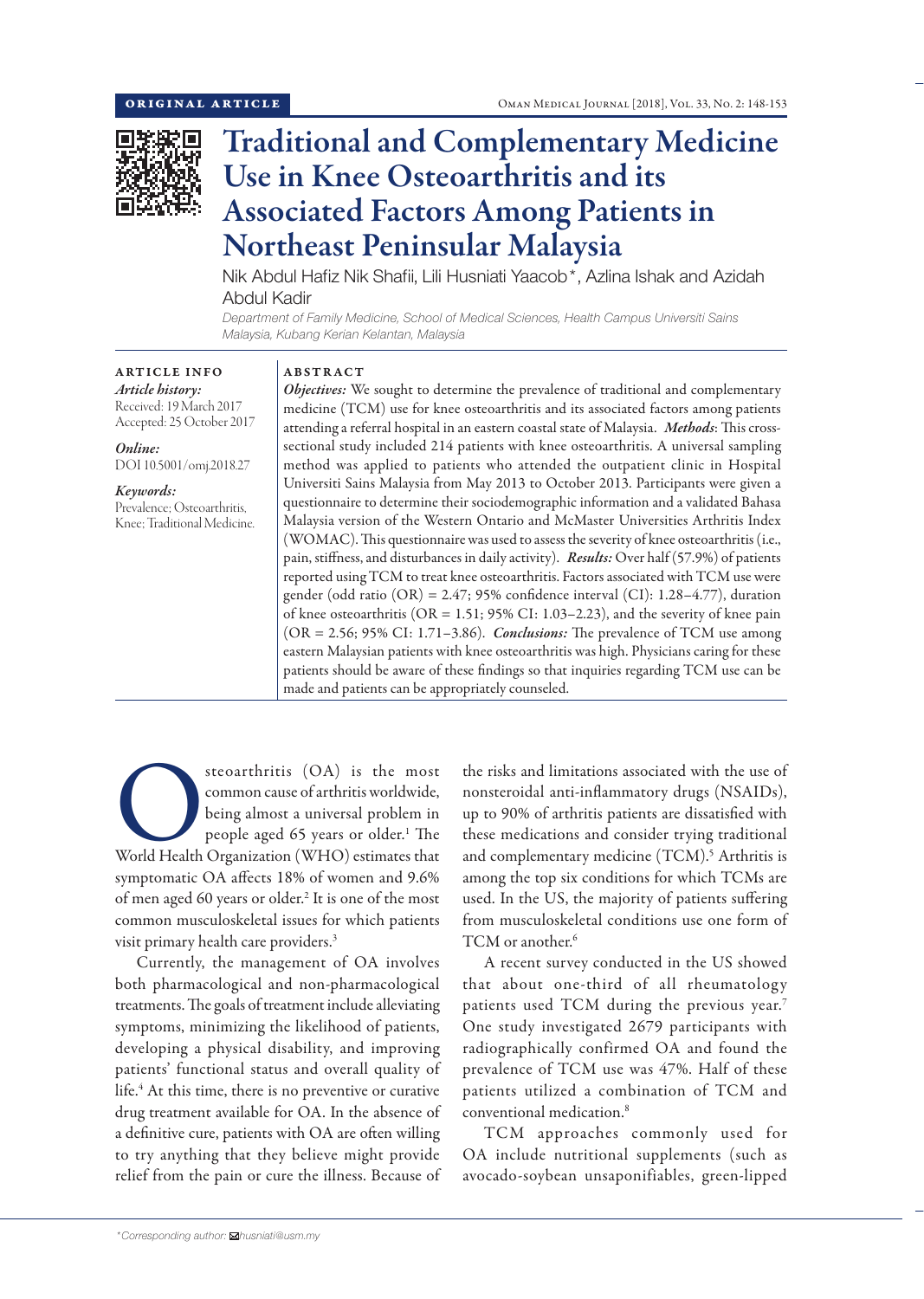mussels, vitamins, dimethyl sulfoxide, and methylsulphonylmethane), herbal medicine (such as devil's claw, ginger, phytodolor, and willow bark), homeopathy, acupuncture, mind-body therapy, manipulative therapy, leech therapy, electromagnets, and movement therapy.<sup>9,10</sup> Although TCM therapies are often considered to be innocuous, some can be harmful. For example, the herbal remedy devil's claw, which some OA patients use to help alleviate pain and stiffness, has been found to have serious side effects, such as abnormal heart rhythms and bleeding (though these problems are uncommon). Drug interactions have been documented between devil's claw and anticoagulants, NSAIDs (e.g., ibuprofen), digoxin, and antihistamines (including famotidine). Other reported side effects include rashes, headaches, and gastrointestinal problems.<sup>11,12</sup> Another herb used in the treatment of OA is Duhuo Jisheng Wan, which is a traditional Chinese herbal medicine. It has been shown to cause side effects, such as raised blood pressure, dizziness, drowsiness, vomiting, and constipation.12,13 Another problem is that reliance on TCM remedies for chronic illness may indirectly lead to a delay in obtaining appropriate treatments. Some patients return to conventional treatment after developing diseaserelated complications.

Previous studies have investigated the relationship between TCM use and several other factors, including gender, age, educational level, and the presence of comorbidities.14–16 In addition, clinical features of the illness such as the severity level and duration have been correlated with TCM use.7,8

Despite the wealth of global data on OA, few studies have been conducted regarding the prevalence of knee OA and the factors associated with the condition in Asia. The objective of this study was to determine the prevalence of TCM approaches and the factors associated with their use in patients with knee OA in Malaysia. Understanding the frequency of TCM use in knee OA is imperative when searching for ways to educate patients and enhance the patient-doctor relationship. Improved comprehension of TCM use will help doctors be more understanding and patient-centered in their treatment approaches, particularly where counseling sessions regarding the proper use of TCM in the stream of conventional medicine are concerned.

#### METHODS

This cross-sectional study included 214 patients with knee OA and was conducted from May 2013 to October 2013 at Hospital Universiti Sains Malaysia.

A universal sampling method was applied, whereby patients with knee OA attending their regular primary care outpatient clinic followups were screened for the study inclusion and exclusion criteria. If they met all the criteria, they were recruited into the study. The sample size was calculated using the single proportion formula, based on a study conducted in the US with a 47% prevalence of TCM use for knee OA patients.<sup>8</sup> Taking the precision of 0.07 with 95% confidence interval (CI), the minimum required sample size was 194. However, after considering a nonresponse rate of 10%, the required sample size was 214.

The inclusion criteria were a diagnosis of knee OA, based on the American College of Rheumatology's clinical diagnosis definition (pain in the knee on most days of the previous month, accompanied by at least three of the following: age of at least 50 years, morning stiffness for less than 30 minutes, crepitus on active movement, bony tenderness, bony enlargement, and a lack of palpable warmth). Patients who had undergone knee surgery previously or who may have other conditions (e.g., systemic lupus erythematosus, rheumatoid arthritis, gout/pseudogout, or septic arthritis) were excluded from the study.

After providing their written informed consent, the patients were asked to answer a questionnaire that consisted of four sections. The first section included items on sociodemographic characteristics such as age, gender, educational level, occupation, and monthly household income. The second section focused on relevant health factors including duration of knee OA, the possible presence of other chronic medical illnesses, and analgesics taken/prescribed for their knee pain within the month preceding the date of the interview. The third section centered on types of TCM used for knee OA during the previous year and the fourth section was on Western Ontario and McMaster Universities Arthritis Index (WOMAC). For reference, we listed 20 types of TCM remedies, as classified by the Traditional and Complementary Division, Ministry of Health, Malaysia.17

The WOMAC involves a set of questions, which are used to evaluate the clinical condition of patients with knee and hip OA including levels of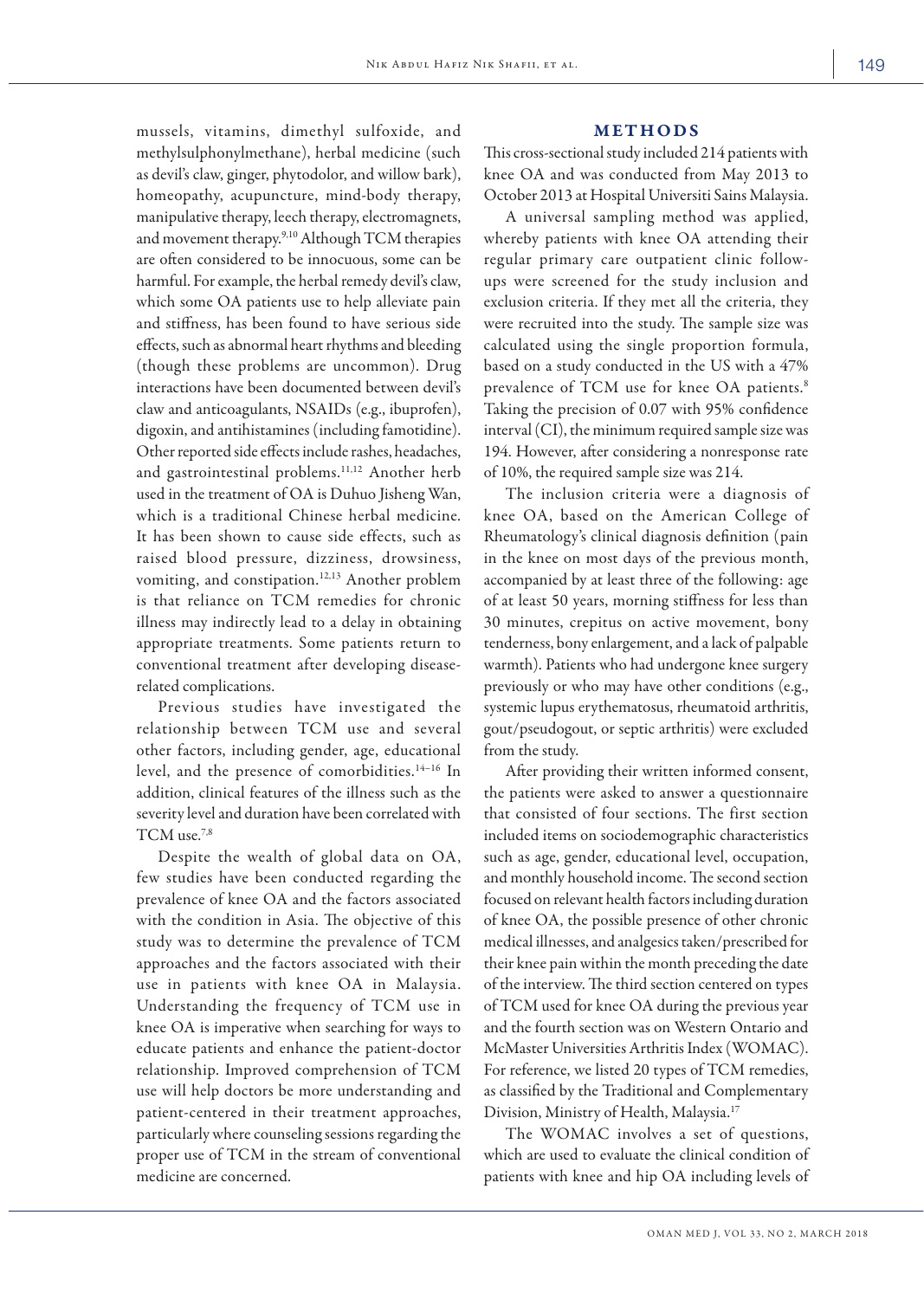pain, stiffness, and physical function in the joints.15 WOMAC has been validated linguistically and is widely used in the evaluation of knee and hip OA. More than 30 studies have examined the basic clinimetric properties of WOMAC, and the results are available in more than 100 different languages. In this study, we used the 100 mm Visual Analogue Rating Scale. In this approach, scores are given on three subscales:  $\text{pain} = 0 \text{ to } 500$ , stiffness = 0 to 200, and physical function  $= 0$  to 1700. A total WOMAC score is calculated by adding together the items for all three subscales, giving a maximum total mark of 2400. The total WOMAC score indicates the severity of disease; the higher total WOMAC score indicates worse pain, stiffness, and functional limitations.18

The study was approved for ethical clearance by the Human Research Ethics Committee of Universiti Sains Malaysia (USMKK/PPP/JEPeM/  $[261.4.92.20]$ ).

All data were analyzed using SPSS Statistics (IBM Corp. Released 2013. IBM SPSS Statistics for Windows, Version 22.0. Armonk, NY: IBM Corp.) The sociodemographic characteristics and clinical data were tabulated for descriptive statistics to determine the mean, standard deviation (SD), and percentage figures. Figures that were severely skewed or that indicated kurtosis (the duration of the OA, pain scores, functional scores, and total WOMAC scores) were transformed into natural logarithm (Ln).

Simple logistic regression was used to select variables for further analysis. All variables with *p*-values of < 0.250 in the univariable analysis and all clinically significant variables were included in the multiple logistic regression analysis. The adjusted odds ratio (OR) was estimated with a 95% CI. The final model was then presented with an adjusted OR, a 95% CI, Wald statistics, and *p*-values. The level of significance was set as a *p*-value < 0.050.

## RESULTS

A total of 214 patients with knee OA participated in the study [Table 1]. The mean age was  $60.8 \pm 9.2$ years old. The sample consisted of 142 females (66.4%) and 72 males (33.6%). The majority of the patients were Malays ( $n = 184$ ; 85.9%). Most of the respondents were married  $(n =$ 180; 84.1%), employed (n = 116; 54.2%), and



| <b>Variables</b>                    | $Mean + SD$  | Respondents<br>$n = 214$ | Percentage,<br>$\%$ |  |  |
|-------------------------------------|--------------|--------------------------|---------------------|--|--|
| Age, years                          | $60.8 + 9.2$ |                          |                     |  |  |
| Gender                              |              |                          |                     |  |  |
| Male                                |              | 72                       | 33.6                |  |  |
| Female                              |              | 142                      | 66.4                |  |  |
| Education                           |              |                          |                     |  |  |
| None                                |              | 49                       | 22.9                |  |  |
| Primary                             |              | 60                       | 28.0                |  |  |
| Secondary                           |              | 79                       | 36.9                |  |  |
| Tertiary                            |              | 26                       | 12.1                |  |  |
| Household income, Malaysian ringgit |              |                          |                     |  |  |
| $\leq 1000$                         |              | 96                       | 44.9                |  |  |
| $1000 - 3000$                       |              | 90                       | 42.1                |  |  |
| > 3000                              |              | 28                       | 13.0                |  |  |
| Occupation                          |              |                          |                     |  |  |
| Employed                            |              | 116                      | 54.2                |  |  |
| Housewife/<br>Unemployed            |              | 98                       | 45.8                |  |  |

*SD: standard deviation*

had a household income of less than RM1000  $(n = 96; 44.9\%).$ 

Table 2 gives the clinical characteristics of the participants. The majority of the patients had a chronic medical illness ( $n = 172$ ; 80.4%). The median duration of knee OA was 3.0±3.0 years. Most of the patients had used painkillers for knee pain in the past month ( $n = 159$ ; 74.3%). The median figures for the total WOMAC score, the pain scale, and the physical function scale were 505±633, 91.50±110, and 365.5±479, respectively.

The proportion of patients in our sample who used TCM for knee OA was  $57.9\%$  (n = 124). Topical ointment was the most popular TCM modality ( $n = 96$ ; 44.8%), followed by massage  $(n = 43; 20.0\%)$ , and oral herbs  $(n = 32; 14.9\%).$ 

In the logistic modeling, after controlling for confounders (including age, employment, family income, and education level) only gender, duration of knee OA, and the severity of the knee pain (total WOMAC score) were found to be significantly associated with TCM use for knee OA [Table 3].

The multiple logistic regression analysis [Table 3] indicated that men are 2.47-times more likely to use TCM for knee OA (95% CI: 1.28–4.77, *p*-value = 0.007) than women, after adjusting for the duration



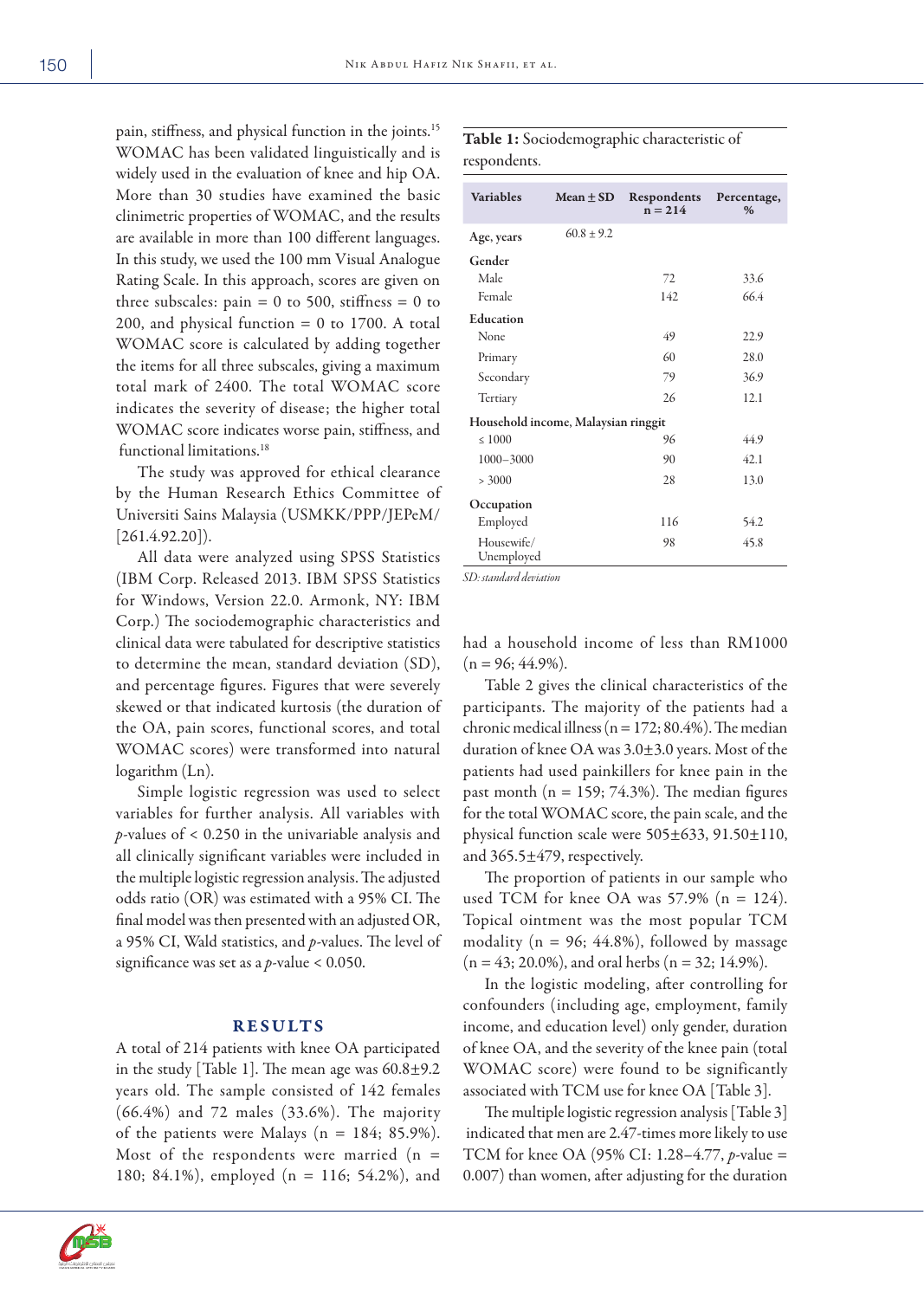| ٠<br>×<br>I<br>w<br>٠ |
|-----------------------|
|                       |

| <b>Variables</b>                 | Median<br>(IQR) | Respondents<br>$n = 214$ | Percentage,<br>% |  |  |
|----------------------------------|-----------------|--------------------------|------------------|--|--|
|                                  |                 |                          |                  |  |  |
| <b>Chronic medical illness</b>   |                 |                          |                  |  |  |
| Yes                              |                 | 172                      | 80.4             |  |  |
| No                               |                 | 42.                      | 19.6             |  |  |
| <b>Type of medical illness</b>   |                 |                          |                  |  |  |
| Hypertension                     |                 | 146                      | 68.2             |  |  |
| Diabetes<br>mellitus             |                 | 83                       | 38.7             |  |  |
| Dyslipidemia                     |                 | 82                       | 38.3             |  |  |
| Coronary<br>heart disease        |                 | 7                        | 3.2              |  |  |
| Duration of<br>knee OA,<br>years | 3.0(3.0)        |                          |                  |  |  |
| Use of analgesics#               |                 |                          |                  |  |  |
| Yes                              |                 | 159                      | 74.3             |  |  |
| $\rm No$                         |                 | 55                       | 25.7             |  |  |
| <b>WOMAC</b> index               |                 |                          |                  |  |  |
| Pain scale                       | 91.5(110)       |                          |                  |  |  |
| Stiffness scale                  |                 |                          |                  |  |  |
| Yes                              |                 | 175                      | 81.8             |  |  |
| No                               |                 | 39                       | 18.2             |  |  |
| Function scale $365.5(479)$      |                 |                          |                  |  |  |
| <b>Total score</b>               | 505.0(633)      |                          |                  |  |  |

| Table 2: Clinical characteristics of respondents. |  |
|---------------------------------------------------|--|
|---------------------------------------------------|--|

*#Recent use of analgesics in the past one month.*

*OA: osteoarthritis; IQR: interquartile range; WOMAC: Western Ontario and McMaster Universities Arthritis Index.*

and severity of the knee pain. In addition, a person with a 1-unit increase in the Ln pain score was 2.56-times more likely to use TCM for knee OA (95% CI: 1.71–3.86, *p*-value < 0.001) when adjusted for gender and duration of OA. In other words, a person with a pain score that increased by 10% has nearly 40-times greater odds of TCM use for knee OA (95% CI: 9.98–214.49, *p*-value < 0.001) when adjusted for gender and duration. A person with a 1-year increase in the duration of OA was 1.51-times more likely to use TCM (95% CI: 1.03–2.23,  $p$ -value = 0.035), after adjusting for gender and knee pain severity.

# DISCUSSION

The proportion of TCM users for knee OA in this population was high (57.9%). The WHO estimates the prevalence of TCM use in developing countries to be as high as 60–80% compared to 65% in developed countries. Our result is consistent with the WHO's estimate.19 In Malaysia, traditional forms of Malay, Chinese, and Indian medicine are widespread and are used extensively, even though conventional medicine is available.18 Research into TCM use among patients with OA in other countries has shown that the prevalence rates range from 40% to 89%.<sup>8,9,20,21</sup> Specifically, the following prevalence rates have been determined in previous studies: 47% in the US,<sup>8</sup> 40% in Australia,<sup>9</sup> and 54.3% in the UK.<sup>21</sup> These rates are relatively low, but higher prevalence rates have been found in Canada  $(66\%)^{22}$  and the Netherlands  $(86\%)^{23}$ 

The variation in prevalence may be attributable to a number of factors, including differences in study populations. Most of our respondents were elderly (mean age: 60.8 years), and the majority had comorbidities such as diabetes, hypertension,

| <b>Variables</b>        | Regression<br>coefficient (b) | <b>Adjusted OR</b><br>$(95\% \text{ CI})$ | Wald statistic <sup>a</sup> | $p$ -value <sup>a</sup> |
|-------------------------|-------------------------------|-------------------------------------------|-----------------------------|-------------------------|
| Gender                  |                               |                                           |                             |                         |
| Female                  | 0.00                          | 1.00                                      | 7.28                        | 0.007                   |
| Male                    | 0.91                          | $2.47(1.28 - 4.77)$                       |                             |                         |
| Ln duration of knee OA* | 0.42                          | $1.51(1.03 - 2.23)$                       | 4.46                        | 0.035                   |
| Ln WOMAC pain scale*    | 0.94                          | $2.56(1.71-3.86)$                         | 20.59                       | ${}< 0.001$             |

Table 3: Multiple logistic regression final model of factors associated with traditional and complementary medicine (TCM) usage for knee osteoarthritis  $(OA)$  (n = 214).

*a Forward and backward LR multiple logistic regression model applied.*

*\*Ln transformed due to severe skewness and kurtosis.*

*Classification table 66.8%.*

*ROC area under the curve 75.3% (p-value < 0.001)*

*Multicollinearity and interaction term were checked and not found.*

*OR: odds ratio; CI: confidence interval; WOMAC: Western Ontario and McMaster Universities Arthritis Index.*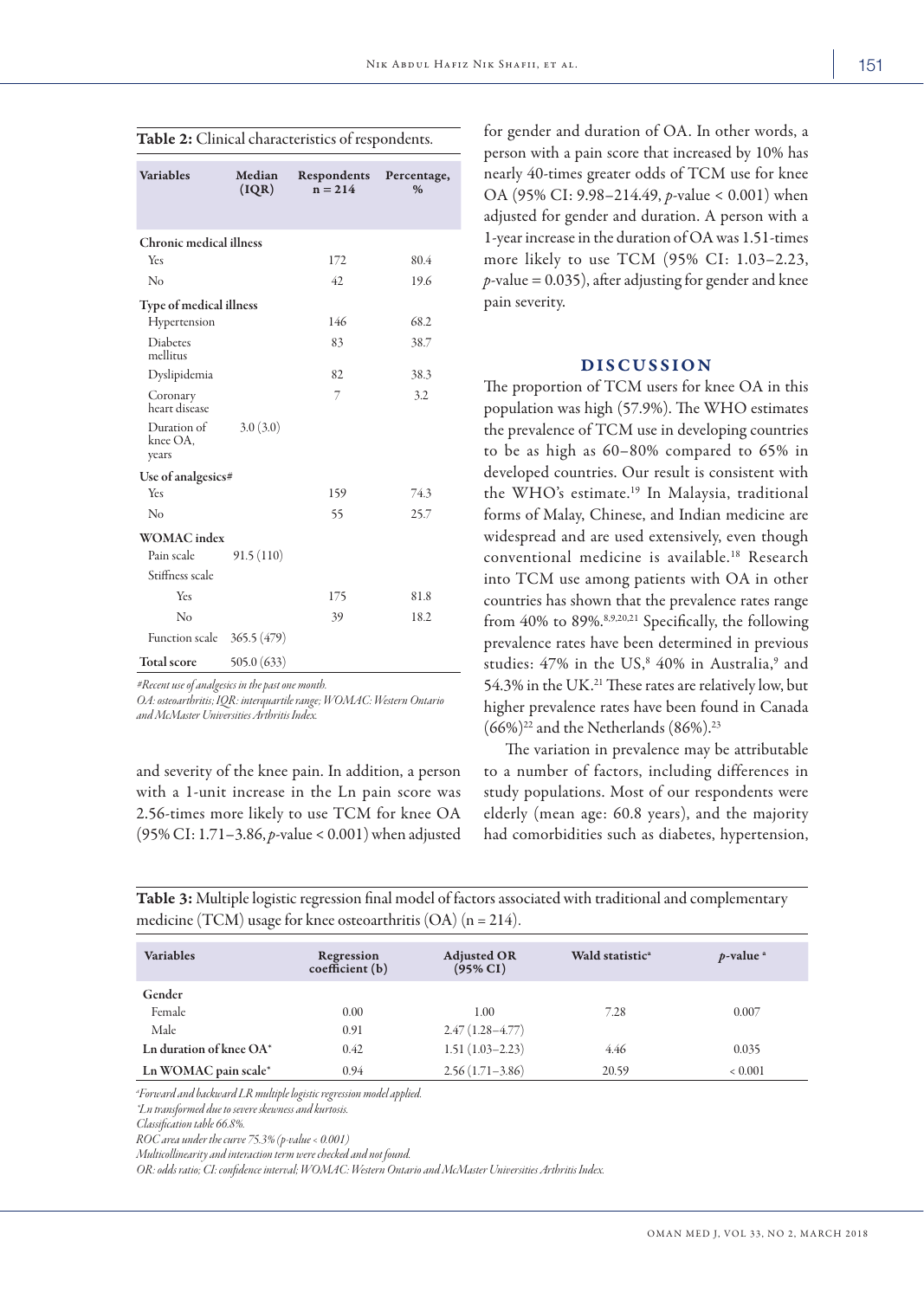and heart disease (80.4%). Some participants utilized TCM because of local and cultural beliefs that TCM is more effective and less harmful than conventional medicine, as it is obtained from plants and thus contains natural materials. In addition, those with comorbidities may be attracted to TCM by persuasive sellers, some of whom claim their drugs have curative powers.

Differences in TCM definitions may explain the varied levels of TCM use across existing studies. We included a wider array of TCM approaches than some other researchers, including topical ointment, Islamic medical practices (*ruqyah*), traditional Malay therapies (e.g., cupping and massage), and energy therapies (e.g., *raoha* and color vibration therapy).<sup>9,21</sup> Differences in the cultural and religious acceptability of traditional and alternative treatments throughout the region may also play a role, as may the availability and affordability of TCM remedies.

Gender, the duration of knee OA, and the severity of knee pain were all significantly associated with the use of TCM for knee OA. Males had 2.47 higher odds of using TCM than females. This was surprising given that most previous studies found that females are more likely to use TCM. 20,21 One possible reason for this is that men have more buying power in Malay society and are able to make more buying decisions than women. The majority of female respondents in this study were housewives without a regular income. Hasan et al,<sup>24</sup> found a similar result in their study of patients with chronic medical illnesses, in which 54.1% of male patients used TCM (although correlation analysis showed that there was no significant association between gender and TCM use).

The duration of knee OA was significantly associated with TCM use in this study. Rao et al,7 research into the prevalence of TCM in 232 patients attending six different rheumatology clinics in Indiana, US, found that the use of three or more different types of TCM was more common in patients with a longer disease duration (13.6 years vs. 9.1 years,  $p$ -value = 0.020). This finding is in line with the nature of OA, which is chronic, progressive, painful, incurable, and associated with deformity and morbidity in its later stages. These factors may trigger patients to seek alternative methods of pain control.

The finding that patients with more severe OA (as evidenced by pain scores) report higher levels of TCM use is consistent with several other studies.<sup>7,8,25</sup> Lapane et al,<sup>8</sup> in a survey of 2679 participants with radiographic knee OA found that the severity of the disease was associated with a greater likelihood of TCM use (OR= 0.92; 95% CI: 0.73–1.15). Yang et al,<sup>25</sup> concluded that worse WOMAC pain and stiffness symptoms are associated with higher TCM use. Rao et al,<sup>7</sup> also identified an association between the disease severity and TCM use, conducting multivariate analysis to show that severe pain was associated significantly with regular TCM use (OR  $= 2.5$ ; 95% CI: 1.4–4.8). They also concluded that severe pain was associated significantly with the history, frequency, and magnitude of TCM use.These results may suggest that the disease pain management was not optimal, thus leading patients to supplement their pain medication with TCM remedies.26,27 Problems related to suboptimal pain care have been recognized since 1973, when Marks and Sachar found that 73% of hospitalized medical patients had moderate-to-severe pain.28

We investigated a wide range of TCM methods of knee OA treatment, some of which have not been investigated in research of Western populations. However, certain limitations may have influenced the study findings. Firstly, the study population was small and might not reflect the exact makeup of the wider population of patients with knee OA in Malaysia. The use of universal or convenience sampling may have introduced bias since the source population did not have an equal chance of being chosen to participate. In addition, this study was conducted in a part of Malaysia where the majority of the population is Malay Muslim, and the pattern of TCM use may not reflect the use of TCM across the country.

## **CONCLUSION**

The prevalence of TCM use was high in this study and in accordance with the estimates made by the WHO. Being male, a longer disease duration, and a higher pain score were associated with TCM use. The most commonly used TCM remedies were topical ointment, massage, and herbs. Clinicians ought to be acquainted with the common TCM approaches patients use, and further assessments should be made with regard to the specific factors that contribute to the use of TCM by knee OA patients. More studies should be performed to